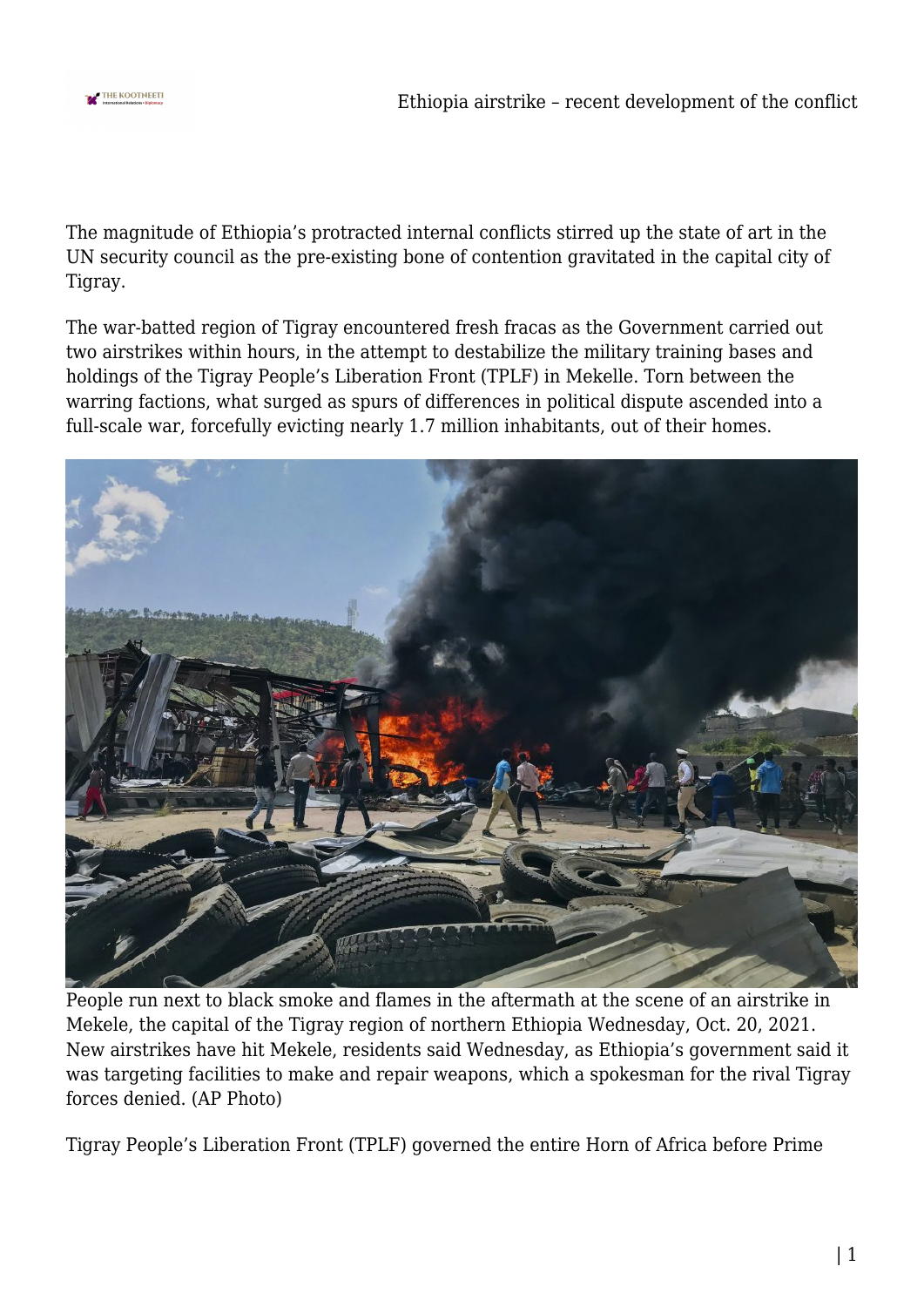

Minister Abiy Ahmed took charge in 2018. While the state armed forces were heavily committed to pushing the rebels out, the savagery and brutality by the government forces leading to mass exodus, rapes and sexual violence, became the genesis for a large number of volunteers to enlist with TPLF.

 The series of clashes between the two warring factions have triggered a cause for concern, summoning the occasion to address the potential large-scale conflict, to spill over in the neighbouring precincts in the Horn of Africa. To end the ongoing civil war that commenced in November 2020, the Addis Ababa government launched the first airstrike of the week, targeting houses and buildings with Tigrayan napalms. While the government has strongly denounced such allegations, the air force affirmed the ongoing operational movements through a report. The second airstrike proceeded within hours of the first one, targeting military attachment camps and bases, in Agbe, 80 kilometres west to Mekelle. Mekelle also felt the tremors of the airstrike.

The series of clashes exacerbated hostilities in the northern limits of the country. The rebel troops captured Mekelle and the majority of Tigray in early June of this year, soon after the state military moved out. In an attempt to regain control, the Government designed drives to freeze funds of Mesfin Industrial Engineering, a patron to TPLF, shut down communication lines, put a total blockade on internet services and constant power outages.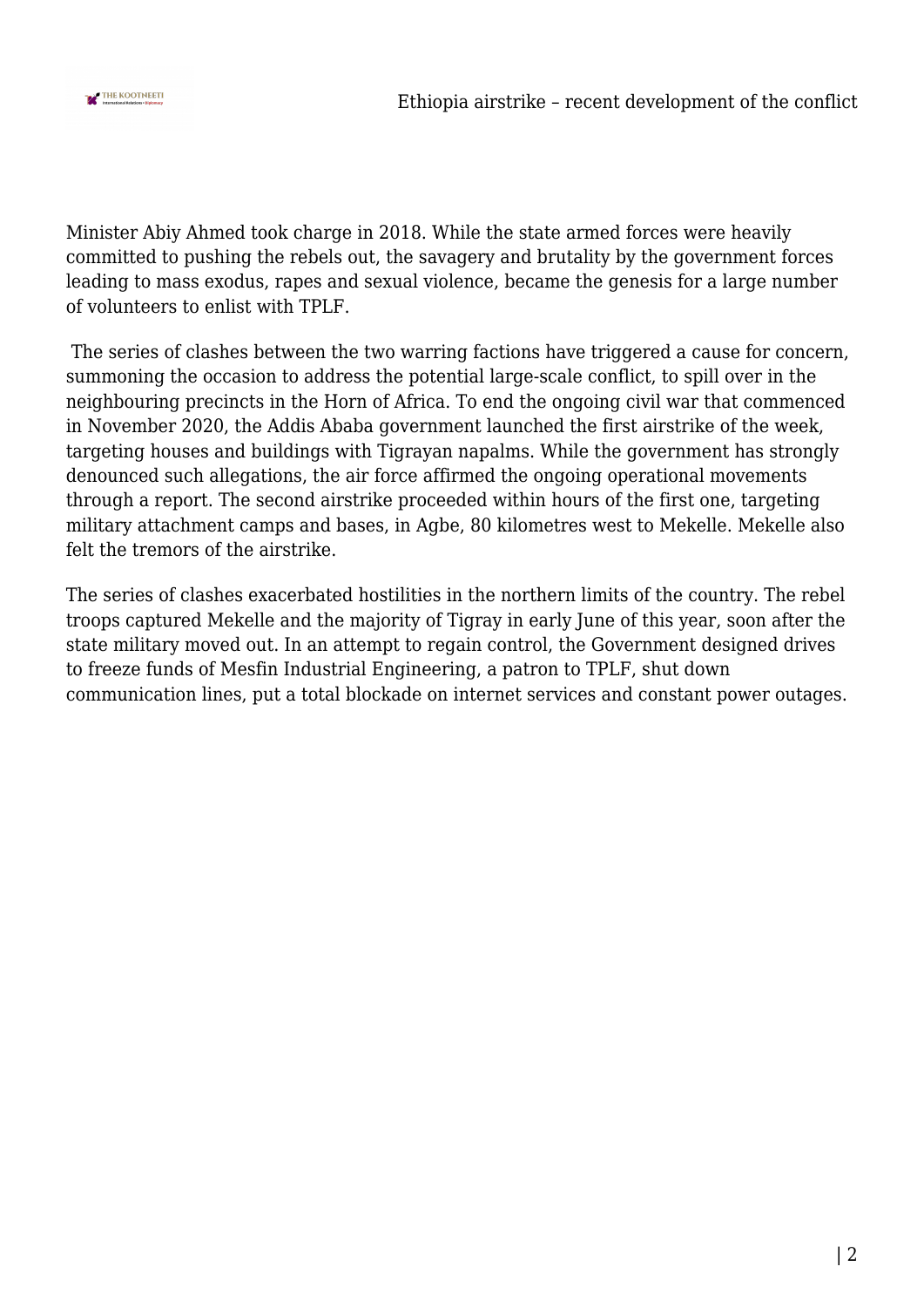



Image source: The Guardian

 Conflict resolution and arbitration from international communities are highly prerogative, however, with the recent advancement in discord, intergovernmental organisations like the UN too have been kept at bay. Pegging away the constant efforts by the UN, the resentment came in from UN Secretary-General Antonio Guterres addressing Ethiopia's de facto